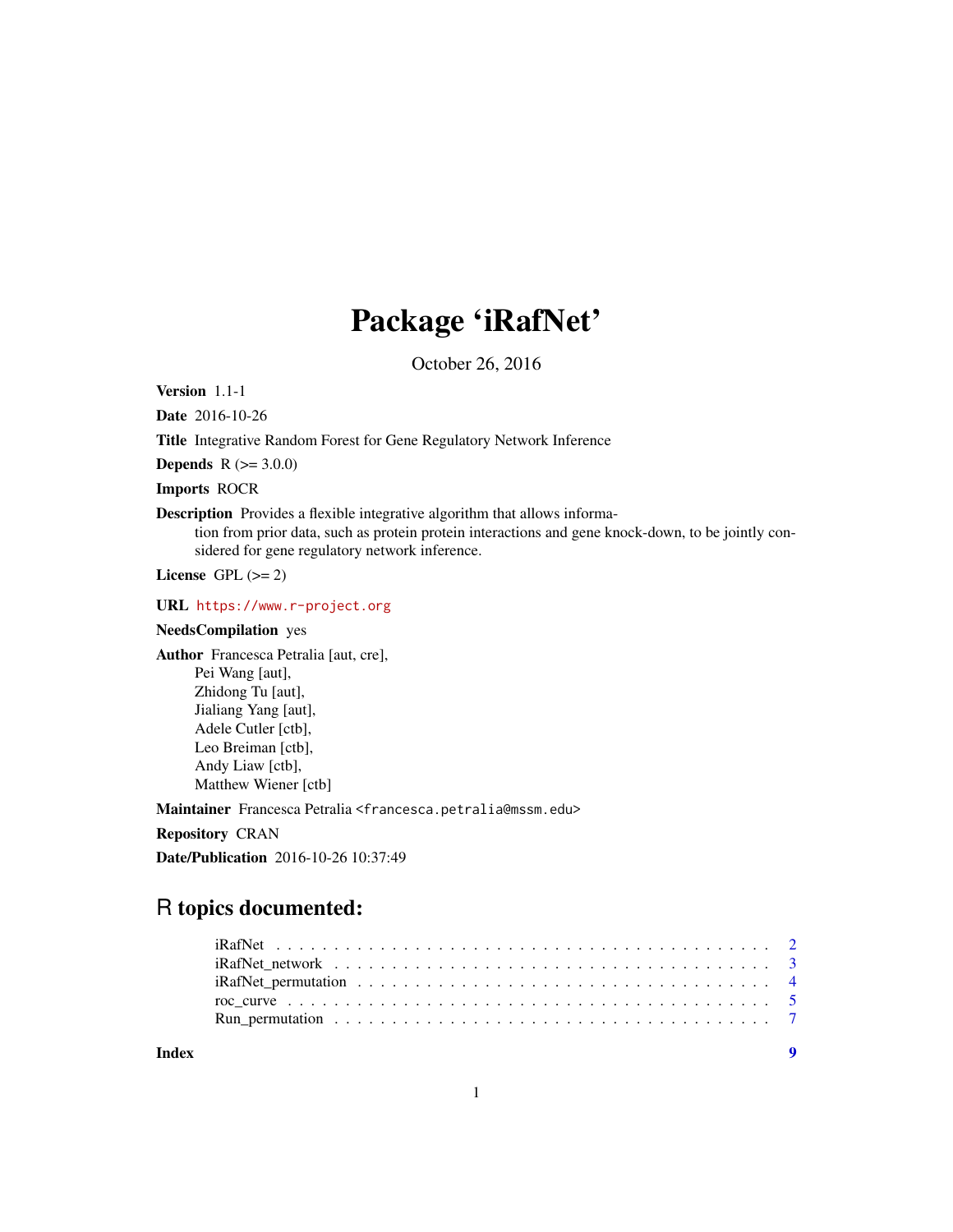<span id="page-1-0"></span>

#### **Description**

This function fits iRafNet, a flexible unified integrative algorithm that allows information from prior data, such as protein-protein interactions and gene knock-down, to be jointly considered for gene regulatory network inference. This function takes as input only one set of sampling scores, computed considering one prior data such as protein-protein interactions or gene expression from knock-out experiments. Note that some of the functions utilized are a modified version of functions contained in the R package randomForest (A. Liaw and M. Wiener, 2002).

#### Usage

iRafNet(X, W, ntree, mtry,genes.name)

#### Arguments

| X          | $(n \times p)$ Matrix containing expression levels for n samples and p genes.                                                                                                                                                                                                                                                                                                                                                                                                                            |
|------------|----------------------------------------------------------------------------------------------------------------------------------------------------------------------------------------------------------------------------------------------------------------------------------------------------------------------------------------------------------------------------------------------------------------------------------------------------------------------------------------------------------|
| W          | $(p \times p)$ Matrix containing iRafNet sampling scores. Element $(i, j)$ contains<br>score for regulatory relationship $(i \rightarrow j)$ . Scores must be non-negative. Larger<br>value of sampling score corresponds to higher likelihood of gene i regulating<br>gene j. Columns and rows of W must be in the same order as the columns of<br>X. Sampling scores W are computed considering one prior data such as protein-<br>protein interactions or gene expression from knock-out experiments. |
| ntree      | Numeric value: number of trees.                                                                                                                                                                                                                                                                                                                                                                                                                                                                          |
| mtry       | Numeric value: number of potential regulators to be sampled at each tree node.                                                                                                                                                                                                                                                                                                                                                                                                                           |
| genes.name | Vector containing gene names. The order needs to match the columns of X.                                                                                                                                                                                                                                                                                                                                                                                                                                 |

#### Value

Importance score for each regulatory relationship. The first column contains gene name of regulators, the second column contains gene name of targets, and third column contains corresponding importance scores.

#### References

Petralia, F., Wang, P., Yang, J., Tu, Z. (2015) Integrative random forest for gene regulatory network inference, *Bioinformatics*, 31, i197-i205.

A. Liaw and M. Wiener (2002). Classification and Regression by randomForest. *R News* 2, 18–22.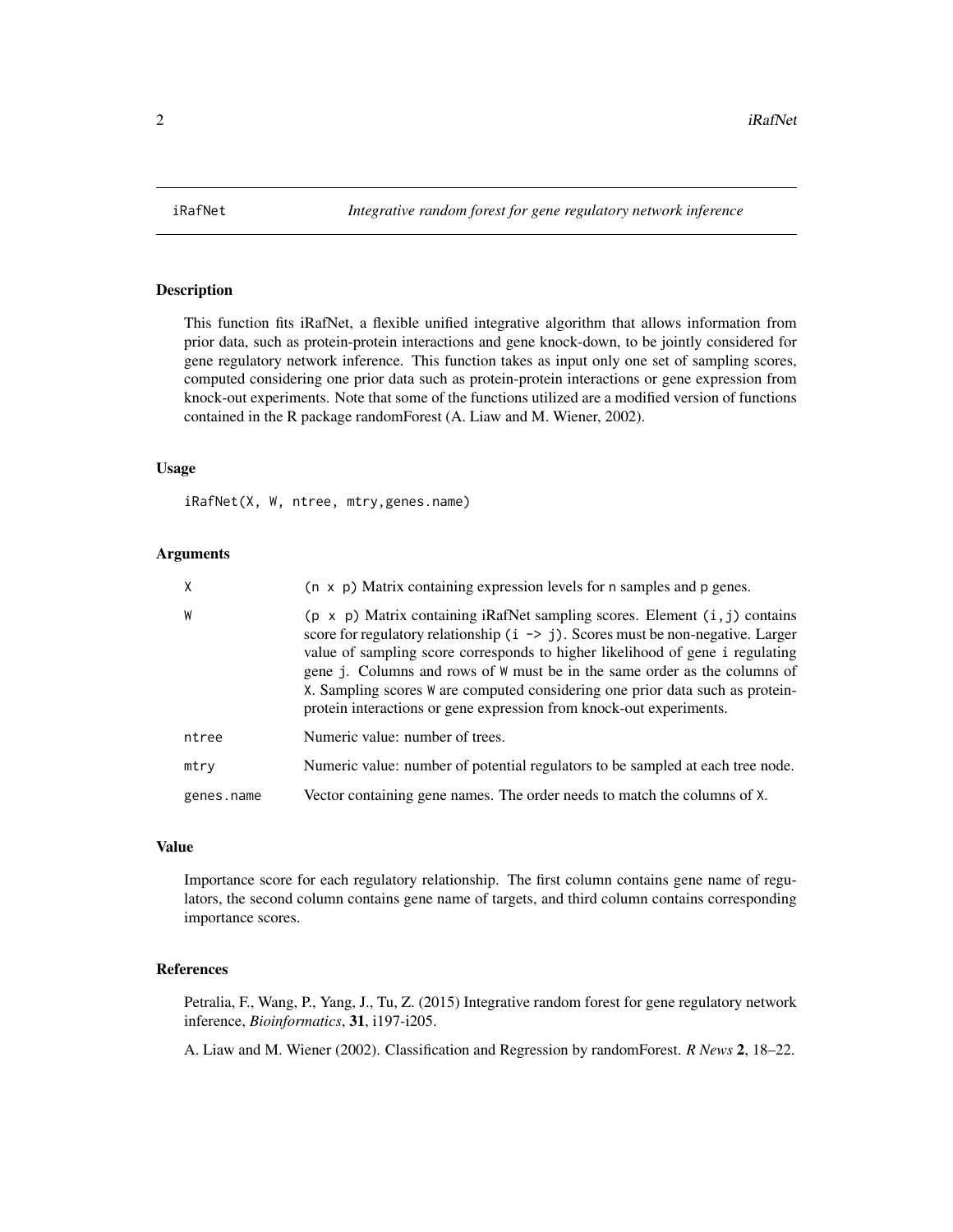#### <span id="page-2-0"></span>iRafNet\_network 3

#### Examples

```
# --- Generate data sets
n<-20 # sample size
p<-5 # number of genes
genes.name<-paste("G",seq(1,p),sep="") # genes name
data<-matrix(rnorm(p*n),n,p) # generate expression matrix
W<-abs(matrix(rnorm(p*p),p,p)) # generate weights for regulatory relationships
# --- Standardize variables to mean 0 and variance 1
data <- (apply(data, 2, function(x) { (x - mean(x)) / sd(x) } ))
# --- Run iRafNet and obtain importance score of regulatory relationships
out<-iRafNet(data,W,mtry=round(sqrt(p-1)),ntree=1000,genes.name)
```
iRafNet\_network *Compute permutation-based FDR of importance scores and return estimated regulations.*

#### Description

This function computes permutation-based FDR of importance scores and returns gene-gene regulations.

#### Usage

iRafNet\_network(out.iRafNet,out.perm,TH)

#### Arguments

| out.iRafNet | Output object from function iRafNet.         |
|-------------|----------------------------------------------|
| out.perm    | Output object from function Run_permutation. |
| TН          | Threshold for FDR.                           |

#### Value

List of estimated regulations.

#### References

Petralia, F., Song, W.M., Tu, Z. and Wang, P. (2016). New method for joint network analysis reveals common and different coexpression patterns among genes and proteins in breast cancer. *Journal of proteome research*, 15(3), pp.743-754.

A. Liaw and M. Wiener (2002). Classification and Regression by randomForest. *R News* 2, 18–22.

Xie, Y., Pan, W. and Khodursky, A.B., 2005. A note on using permutation-based false discovery rate estimates to compare different analysis methods for microarray data. *Bioinformatics*, 21(23), pp.4280-4288.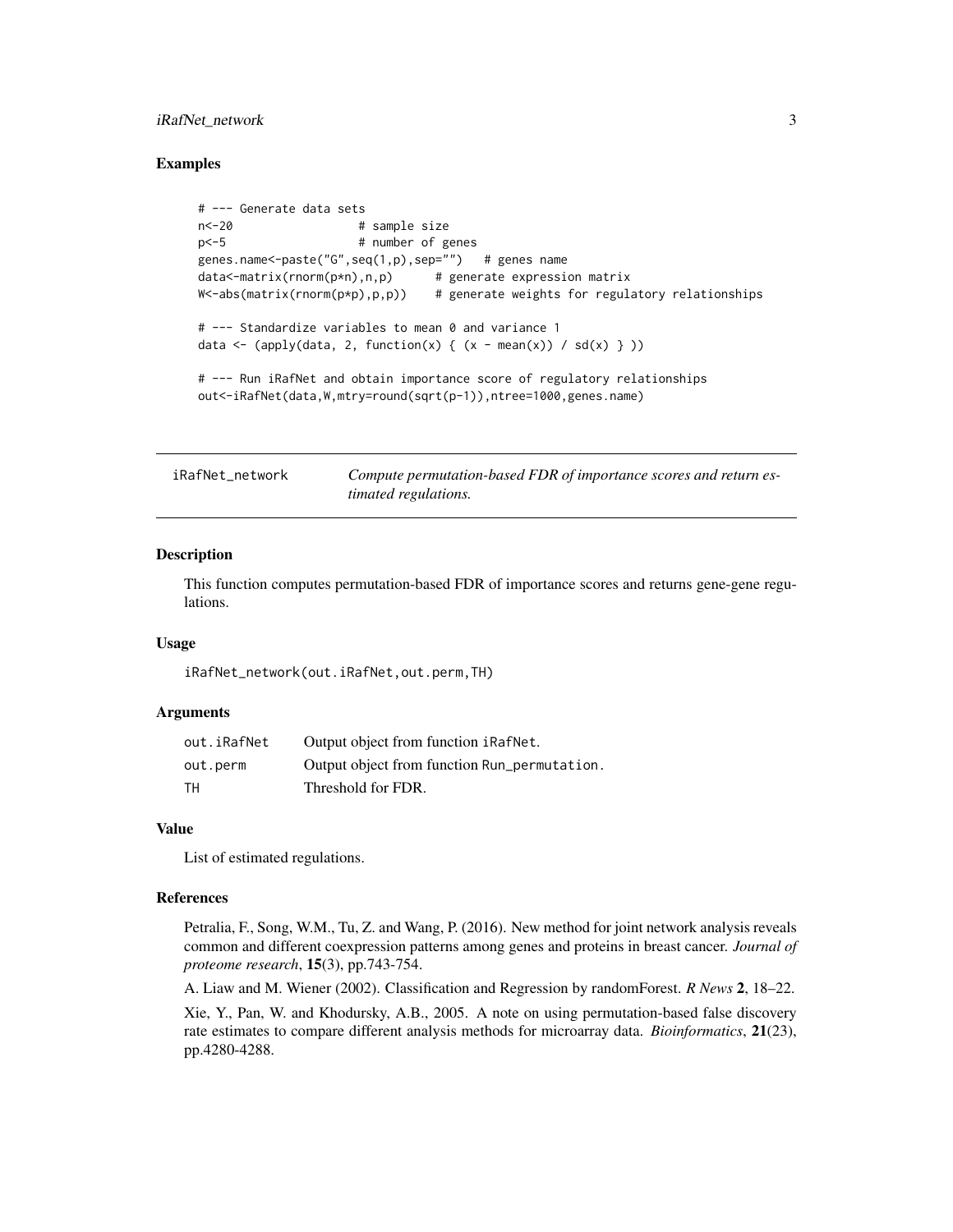#### Examples

```
# --- Generate data sets
n<-20 # sample size
p<-5 # number of genes
genes.name<-paste("G",seq(1,p),sep="") # genes name
M=5; # number of permutations
data<-matrix(rnorm(p*n),n,p) # generate gene expression matrix
data[,1]<-data[,2] \qquad \qquad \qquad \qquad # var 1 and var 2 interact
W<-abs(matrix(rnorm(p*p),p,p)) # generate weights for regulatory relationships
# --- Standardize variables to mean 0 and variance 1
data <- (apply(data, 2, function(x) { (x - mean(x)) / sd(x) } ))
# --- Run iRafNet and obtain importance score of regulatory relationships
out.iRafNet<-iRafNet(data,W,mtry=round(sqrt(p-1)),ntree=1000,genes.name)
# --- Run iRafNet for M permuted data sets
out.perm<-Run_permutation(data,W,mtry=round(sqrt(p-1)),ntree=1000,genes.name,M)
# --- Derive final networks
final.net<-iRafNet_network(out.iRafNet,out.perm,0.001)
```
iRafNet\_permutation *Derive importance scores for one permuted data.*

#### **Description**

This function computes importance score for one permuted data set. Sample labels of target genes are randomly permuted and iRafNet is implemented. Resulting importance scores can be used to derive an estimate of FDR.

#### Usage

iRafNet\_permutation(X, W, ntree, mtry,genes.name,perm)

#### **Arguments**

| X     | $(n \times p)$ Matrix containing expression levels for n samples and p genes.                                                                                                                                                                                                                                                                                                                                                                                                                            |
|-------|----------------------------------------------------------------------------------------------------------------------------------------------------------------------------------------------------------------------------------------------------------------------------------------------------------------------------------------------------------------------------------------------------------------------------------------------------------------------------------------------------------|
|       |                                                                                                                                                                                                                                                                                                                                                                                                                                                                                                          |
| W     | $(p \times p)$ Matrix containing iRafNet sampling scores. Element $(i, j)$ contains<br>score for regulatory relationship $(i \rightarrow j)$ . Scores must be non-negative. Larger<br>value of sampling score corresponds to higher likelihood of gene i regulating<br>gene j. Columns and rows of W must be in the same order as the columns of<br>X. Sampling scores W are computed considering one prior data such as protein-<br>protein interactions or gene expression from knock-out experiments. |
| ntree | Numeric value: number of trees.                                                                                                                                                                                                                                                                                                                                                                                                                                                                          |
| mtry  | Numeric value: number of predictors to be sampled at each node.                                                                                                                                                                                                                                                                                                                                                                                                                                          |
|       |                                                                                                                                                                                                                                                                                                                                                                                                                                                                                                          |

<span id="page-3-0"></span>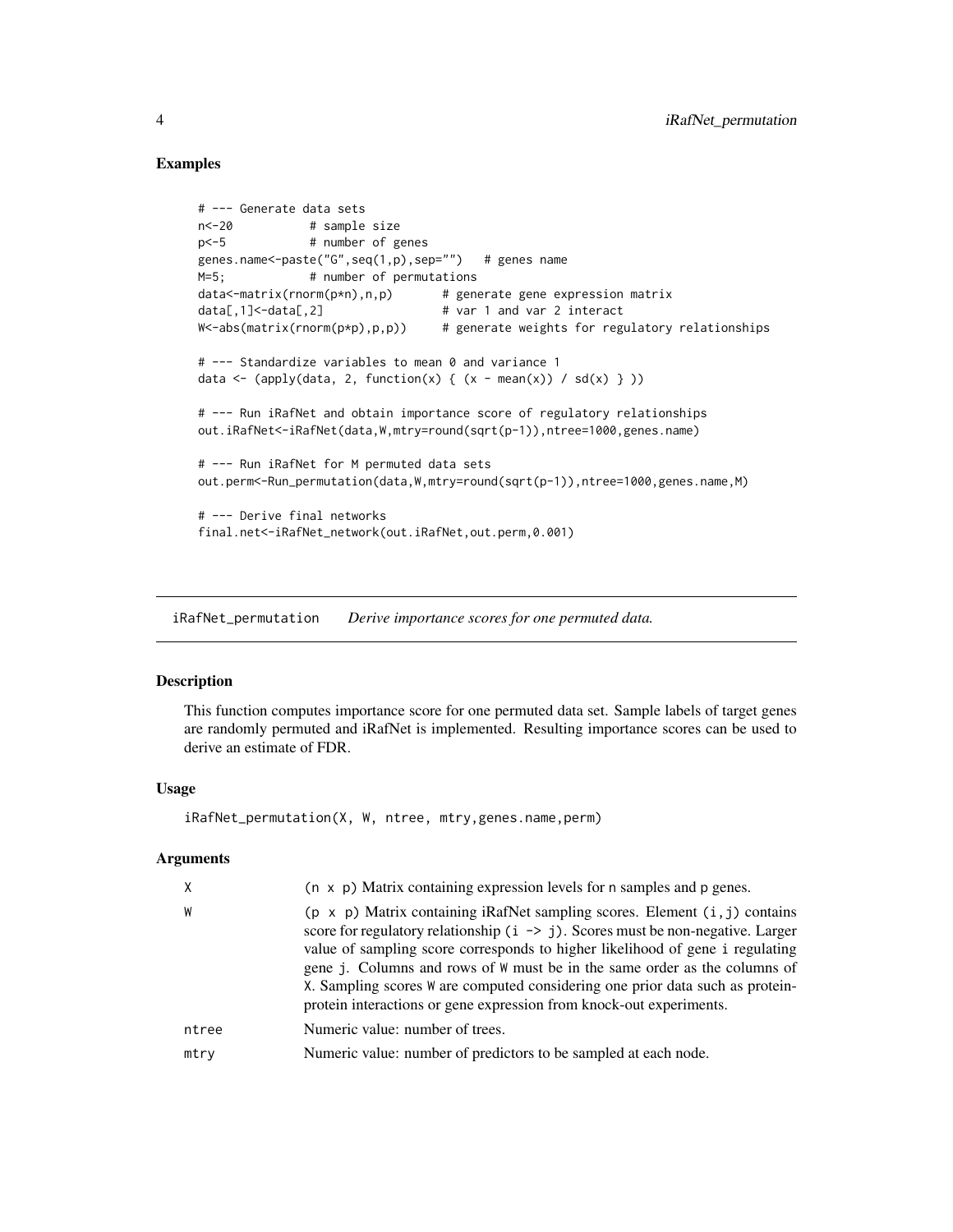#### <span id="page-4-0"></span>roc\_curve 5

| genes.name | Vector containing genes name. The order needs to match the rows of $x_{j}$ . |
|------------|------------------------------------------------------------------------------|
| perm       | Integer: seed for permutation.                                               |

#### Value

A vector containing importance score for permuted data.

#### References

Petralia, F., Wang, P., Yang, J., Tu, Z. (2015) Integrative random forest for gene regulatory network inference, *Bioinformatics*, 31, i197-i205.

Petralia, F., Song, W.M., Tu, Z. and Wang, P. (2016). New method for joint network analysis reveals common and different coexpression patterns among genes and proteins in breast cancer. *Journal of proteome research*, 15(3), pp.743-754.

A. Liaw and M. Wiener (2002). Classification and Regression by randomForest. *R News* 2, 18–22.

#### Examples

```
# --- Generate data sets
n<-20 # sample size
p<-5 # number of genes
genes.name<-paste("G",seq(1,p),sep="") # genes name
data<-matrix(rnorm(p*n),n,p) # generate expression matrix
W<-abs(matrix(rnorm(p*p),p,p)) # generate weights for regulatory relationships
# --- Standardize variables to mean 0 and variance 1
data <- (apply(data, 2, function(x) { (x - mean(x)) / sd(x) } ))
# --- Run iRafNet and obtain importance score of regulatory relationships
out.iRafNet<-iRafNet(data,W,mtry=round(sqrt(p-1)),ntree=1000,genes.name)
# --- Run iRafNet for one permuted data set and obtain importance scores
```
out.perm<-iRafNet\_permutation(data,W,mtry=round(sqrt(p-1)),ntree=1000,genes.name,perm=1)

| roc curve | Plot receiver operating characteristic (ROC) curve for weighted net- |
|-----------|----------------------------------------------------------------------|
|           | work generated by iRafNet                                            |

#### Description

This function uses R package ROCR to plot ROC curves for iRafNet object.

#### Usage

roc\_curve(out, truth)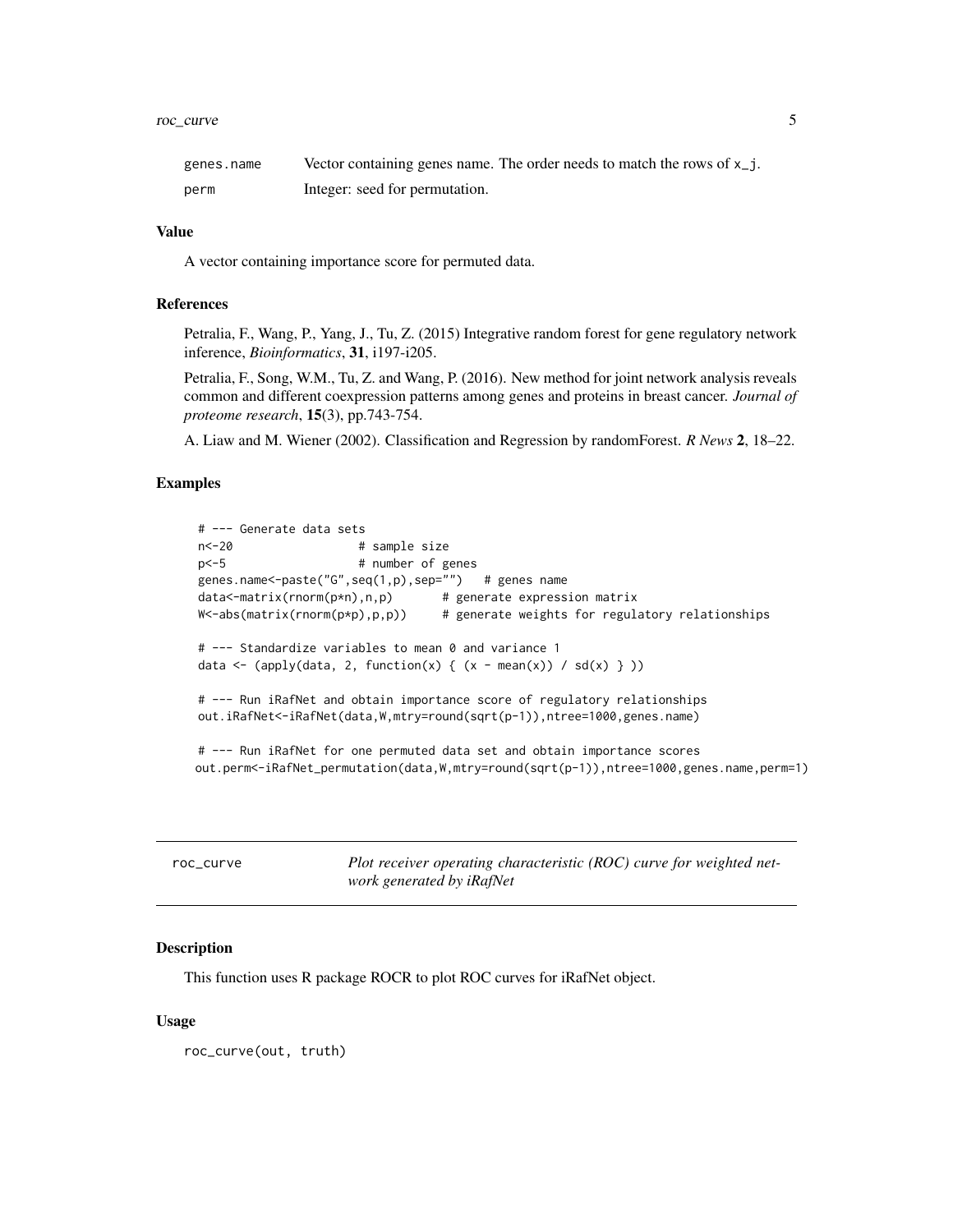#### **Arguments**

| out   | Output from <i>iRafNet</i> .                                                                                                                                                                                                                                                     |
|-------|----------------------------------------------------------------------------------------------------------------------------------------------------------------------------------------------------------------------------------------------------------------------------------|
| truth | Matrix of true regulations. Rows correspond to different regulations and match<br>rows of out. First column contains name of regulators, second column contains<br>name of targets and third column contains a binary variable equal 1 in case of<br>regulation and 0 otherwise. |

#### Value

Plot ROC curve and return area under ROC curve.

#### References

Petralia, F., Wang, P., Yang, J., Tu, Z. (2015) Integrative random forest for gene regulatory network inference, *Bioinformatics*, 31, i197-i205.

Sing, Tobias, et al. (2005) ROCR: visualizing classifier performance in R, *Bioinformatics*, 21, 3940-3941.

#### Examples

```
# --- Generate data sets
n<-20 # sample size
p<-5 # number of genes
genes.name<-paste("G",seq(1,p),sep="") # genes name
data<-matrix(rnorm(p*n),n,p) # generate expression matrix
data[,1]<-data[,2] # var 1 and 2 interact
W<-abs(matrix(rmp)p,p,p) # generate score for regulatory relationships
# --- Standardize variables to mean 0 and variance 1
data <- (apply(data, 2, function(x) { (x - mean(x)) / sd(x) } ))
# --- Run iRafNet and obtain importance score of regulatory relationships
out<-iRafNet(data,W,mtry=round(sqrt(p-1)),ntree=1000,genes.name)
# --- Matrix of true regulations
truth<-out[,seq(1,2)]
truth<-cbind(as.character(truth[,1]),as.character(truth[,2])
,as.data.frame(rep(0,,dim(out)[1])));
truth[(truth[,1]=="G2" & truth[,2]=="G1") | (truth[,1]=="G1" & truth[,2]=="G2"),3]<-1
# --- Plot ROC curve and compute AUC
auc<-roc_curve(out,truth)
```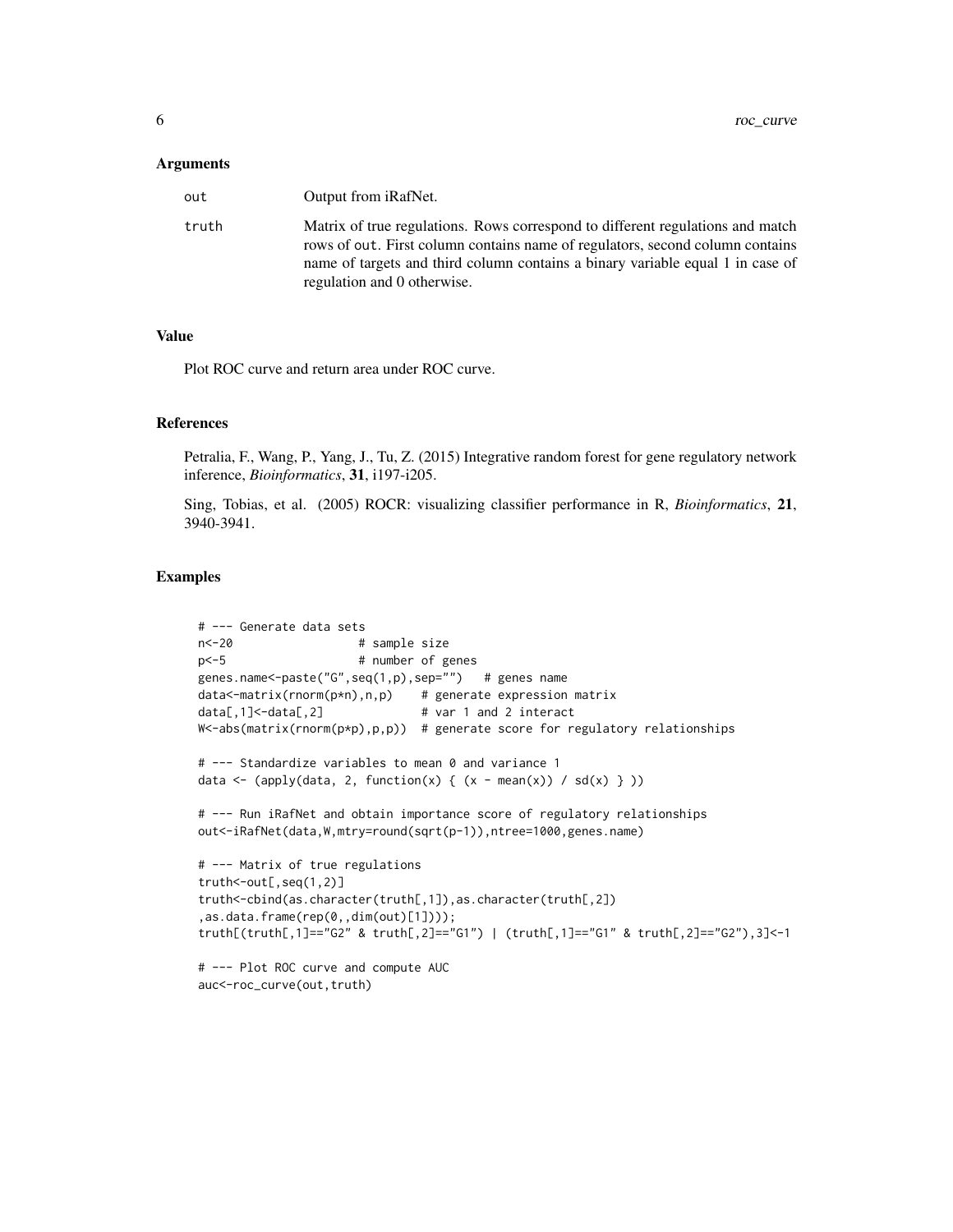<span id="page-6-0"></span>

#### Description

This function computes importance score for M permuted data sets. Sample labels of target genes are randomly permuted and iRafNet is implemented. Resulting importance scores can be used to derive an estimate of FDR.

#### Usage

```
Run_permutation(X, W, ntree, mtry,genes.name,M)
```
#### Arguments

| χ          | $(n \times p)$ Matrix containing expression levels for n samples and p genes.                                                                                                                                                                                                                                                                                                                                                                                                                            |
|------------|----------------------------------------------------------------------------------------------------------------------------------------------------------------------------------------------------------------------------------------------------------------------------------------------------------------------------------------------------------------------------------------------------------------------------------------------------------------------------------------------------------|
| W          | $(p \times p)$ Matrix containing iRafNet sampling scores. Element $(i, j)$ contains<br>score for regulatory relationship $(i \rightarrow j)$ . Scores must be non-negative. Larger<br>value of sampling score corresponds to higher likelihood of gene i regulating<br>gene j. Columns and rows of W must be in the same order as the columns of<br>X. Sampling scores W are computed considering one prior data such as protein-<br>protein interactions or gene expression from knock-out experiments. |
| ntree      | Numeric value: number of trees.                                                                                                                                                                                                                                                                                                                                                                                                                                                                          |
| mtry       | Numeric value: number of predictors to be sampled at each node.                                                                                                                                                                                                                                                                                                                                                                                                                                          |
| genes.name | Vector containing genes name. The order needs to match the rows of $x_{j}$ .                                                                                                                                                                                                                                                                                                                                                                                                                             |
| М          | Integer: total number of permutations.                                                                                                                                                                                                                                                                                                                                                                                                                                                                   |

#### Value

A matrix with I rows and M columns with I being the total number of regulations and M the number of permutations. Element  $(i, j)$  corresponds to the importance score of interaction i for permuted data j.

#### References

Petralia, F., Wang, P., Yang, J., Tu, Z. (2015) Integrative random forest for gene regulatory network inference, *Bioinformatics*, 31, i197-i205.

Petralia, F., Song, W.M., Tu, Z. and Wang, P. (2016). New method for joint network analysis reveals common and different coexpression patterns among genes and proteins in breast cancer. *Journal of proteome research*, 15(3), pp.743-754.

A. Liaw and M. Wiener (2002). Classification and Regression by randomForest. *R News* 2, 18–22.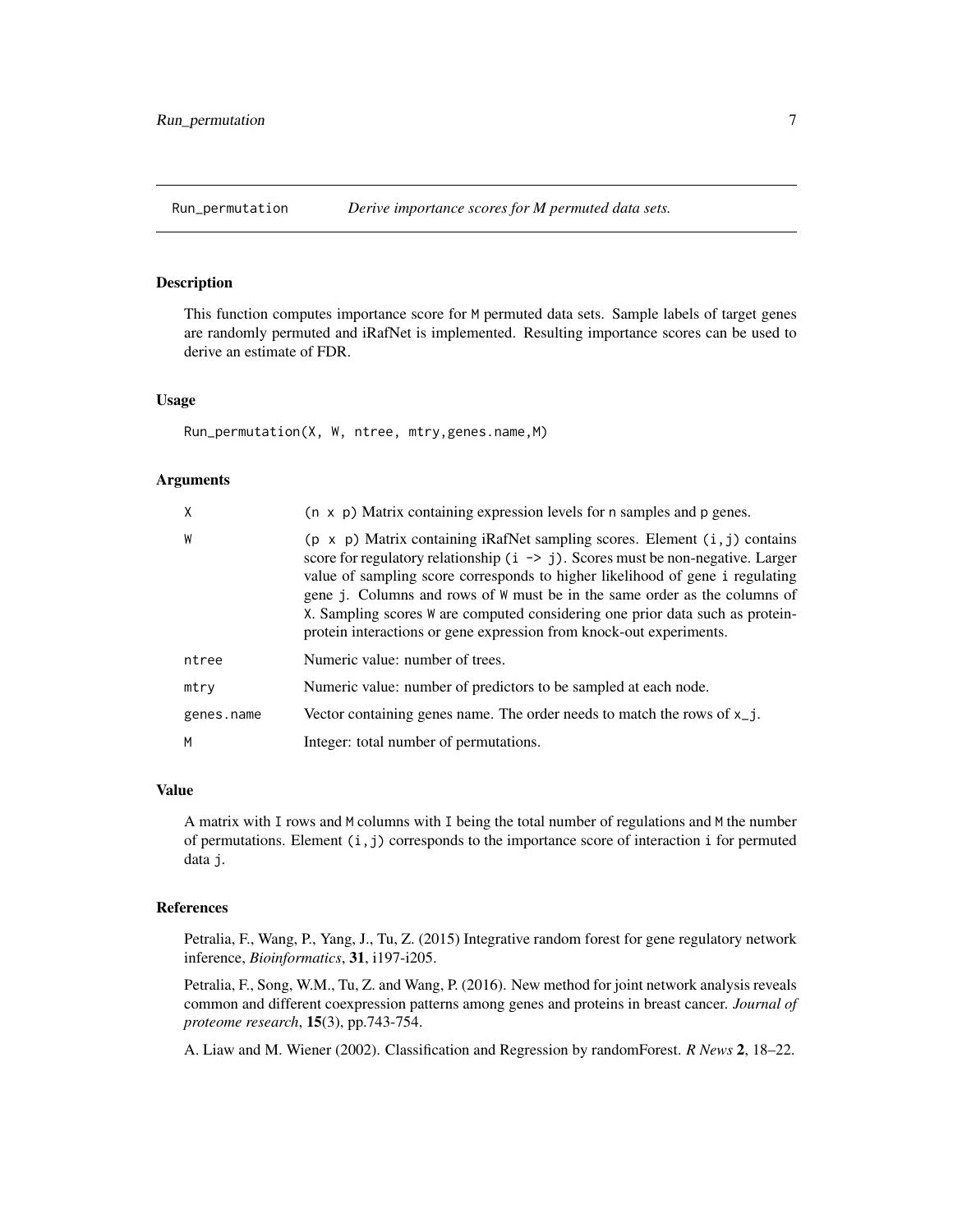#### Examples

```
# --- Generate data sets
n<-20 # sample size
p<-5 # number of genes
genes.name<-paste("G",seq(1,p),sep="") # genes name
M=5; # number of permutations
data<-matrix(rnorm(p*n),n,p) # generate expression matrix
W<-abs(matrix(rnorm(p*p),p,p)) # generate score for regulatory relationships
# --- Standardize variables to mean 0 and variance 1
data \leftarrow (apply(data, 2, function(x) { (x - mean(x)) / sd(x) } ))
# --- Run iRafNet and obtain importance score of regulatory relationships
out.iRafNet<-iRafNet(data,W,mtry=round(sqrt(p-1)),ntree=1000,genes.name)
# --- Run iRafNet for M permuted data sets
out.perm<-Run_permutation(data,W,mtry=round(sqrt(p-1)),ntree=1000,genes.name,M)
```